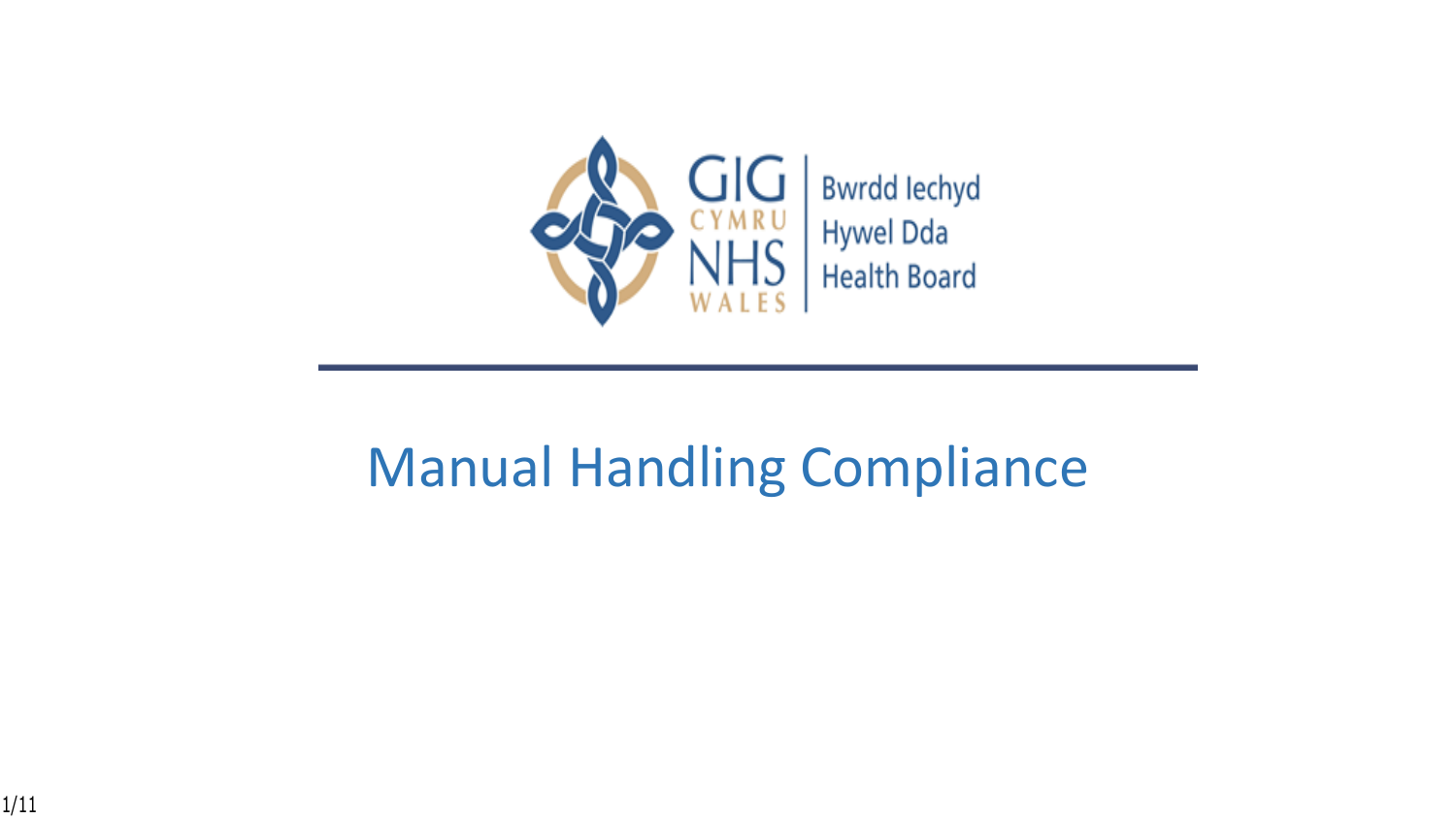## **Situation**

The Manual Handling Operation Regulations 1992 refers to the moving of loads whether the load is animate or inanimate and apply to the:

"*transporting, supporting, lifting, pushing, pulling and carrying of loads"* 

and places a statutory duty on Hywel Dda University Health Board (HDdUHB) to:

- 1. control risks associated with the handling of loads, and
- 2. where the risks are deemed significant to reduce or eliminate those risks to employees.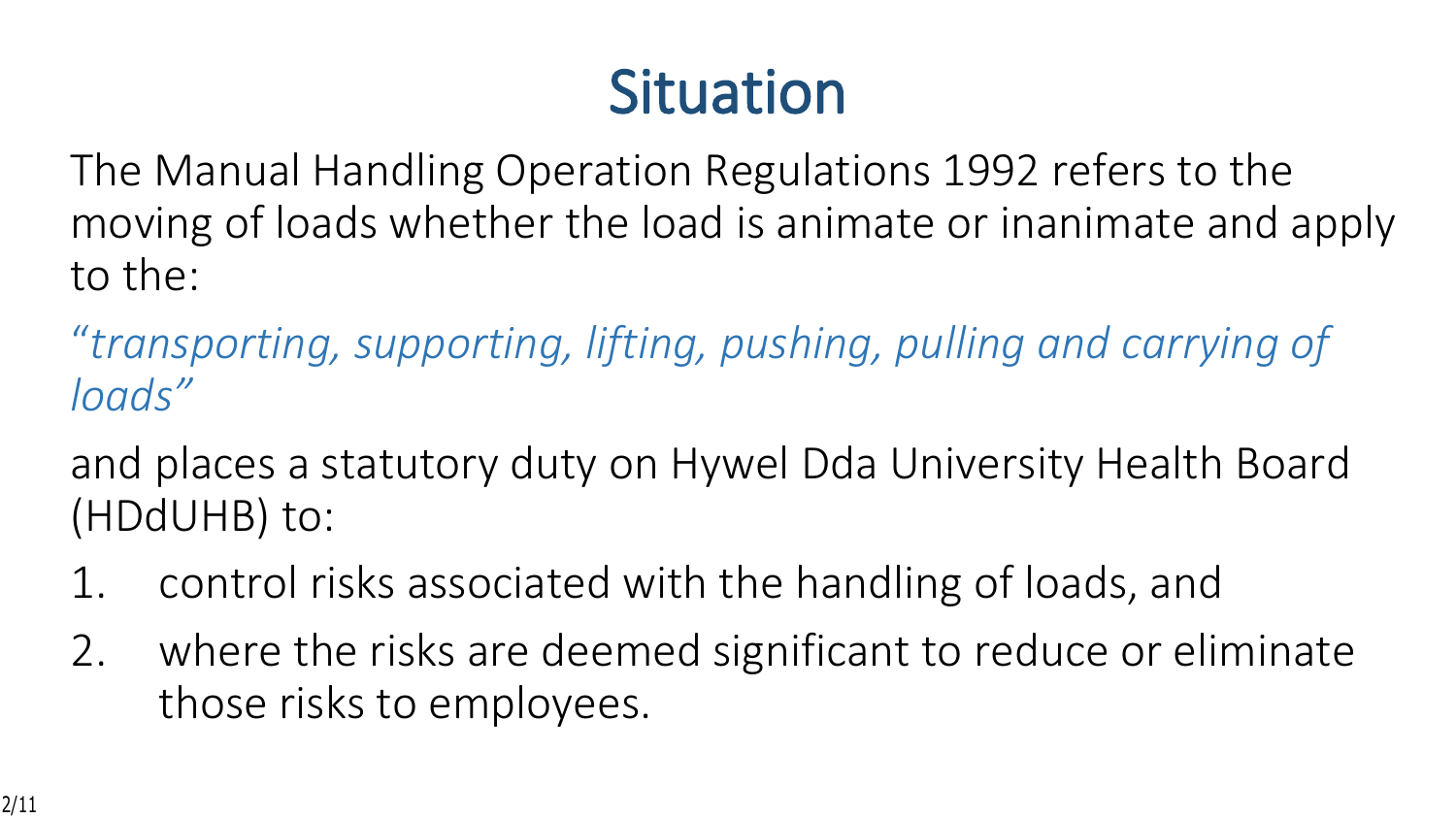## **Risks and Mitigation**

The handling of patients and inanimate loads presents a risk of injury to staff, patients and to the organisation.

The Manual Handling Policy is in place to control risks associated with the handling of loads, and where the risks are deemed significant, to reduce or eliminate them using suitable and sufficient control measures.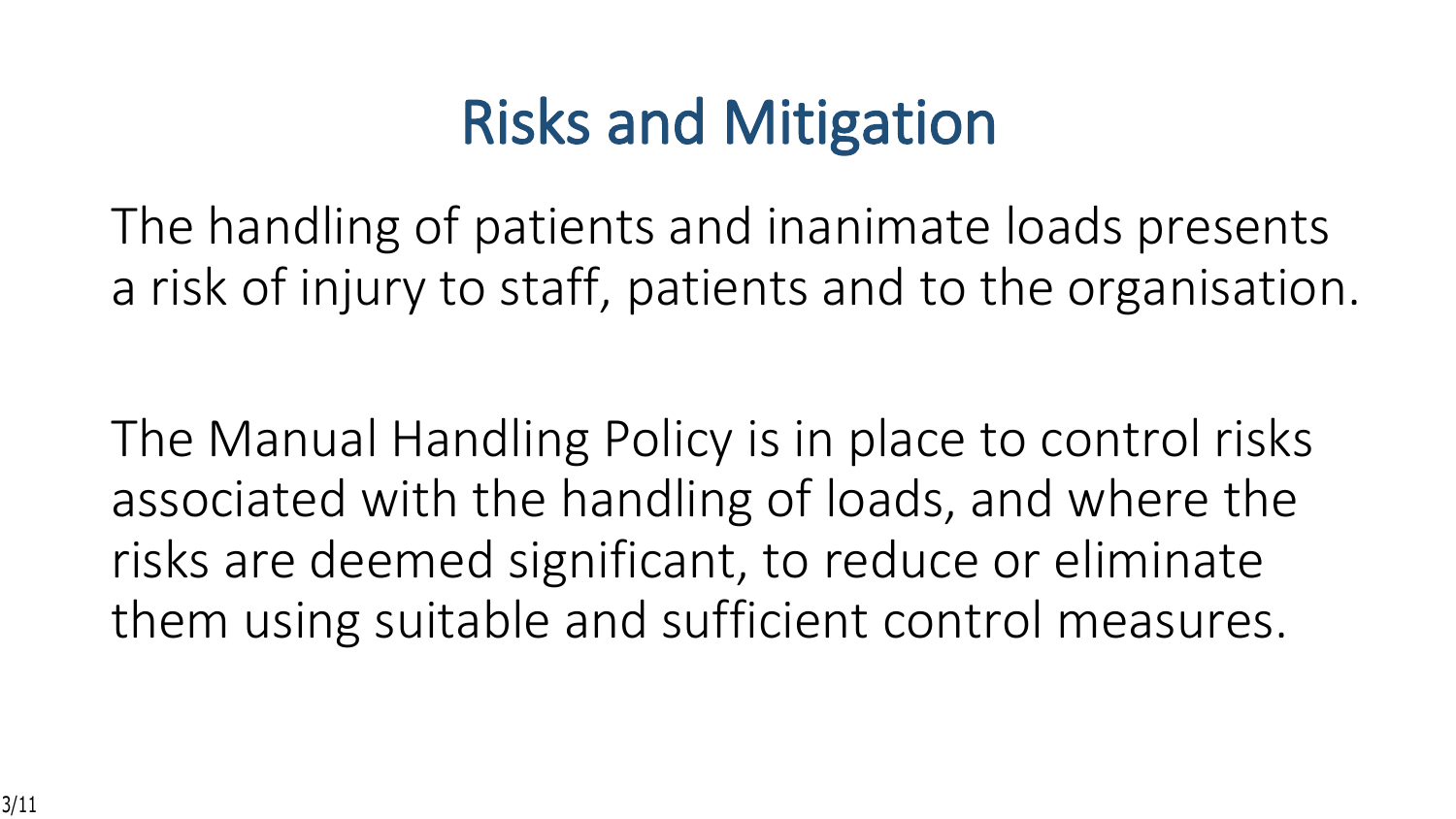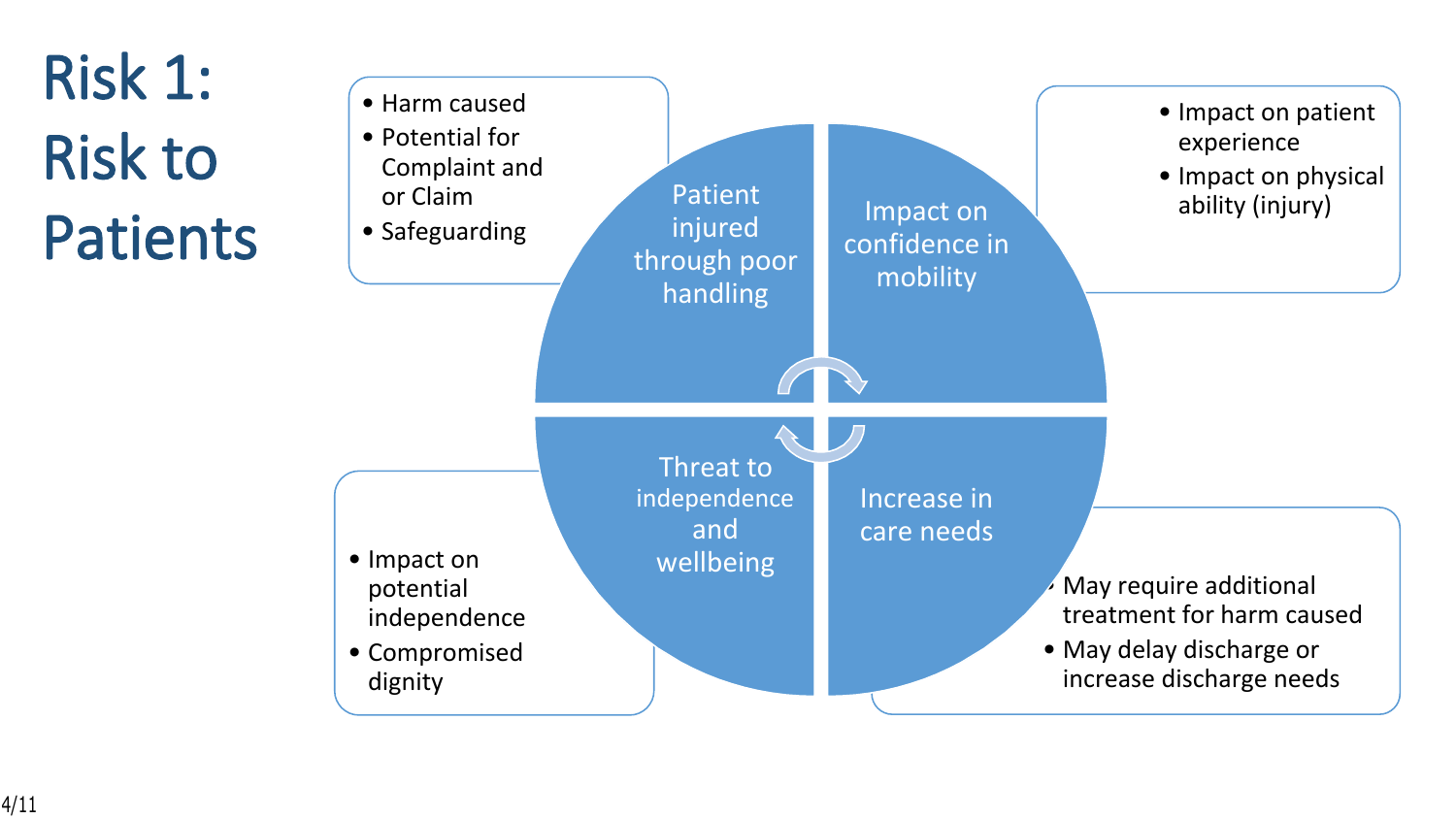## **Risk 2: Risk to Staff**

**Ageing workforce increased musculoskeletal disorders (MSD) risks**

**Diverse workforce contractors, temporary workers, apprentices and younger employees, pregnant workers, pre existing injuries at higher risk**

**Support needs of those involved in adverse manual handling (MH) events**

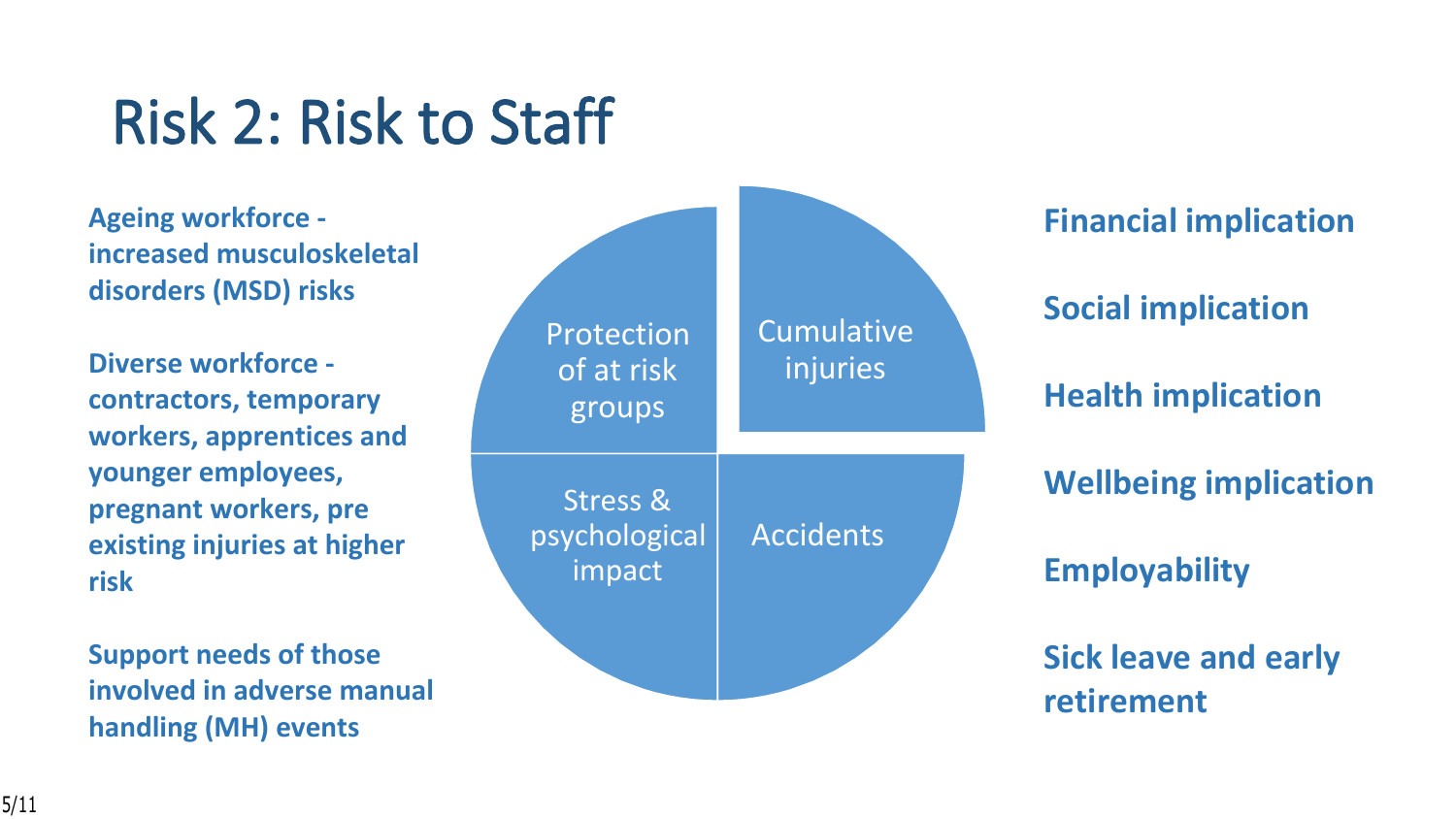## **Risk 3: Risk to Organisation**

#### Staff injury

- May be through an accident or as a cumulative or repetitive injury
- Potential for claim under employment law

#### Staff sickness or ill health retirement

- Financial, physical and psychological impact on staff member
	- Cost to NHS and UK economy of lost days
- Impact on area morale/workload

#### Financial impact

- Cost to cover bank, agency, etc.
- Cost of any subsequent claim
- Costs of recruitment and training new staff
- Sick pay costs

#### Interim shortfall

• Increased stress and workload in work area, increased risk of further accident for both patients and staff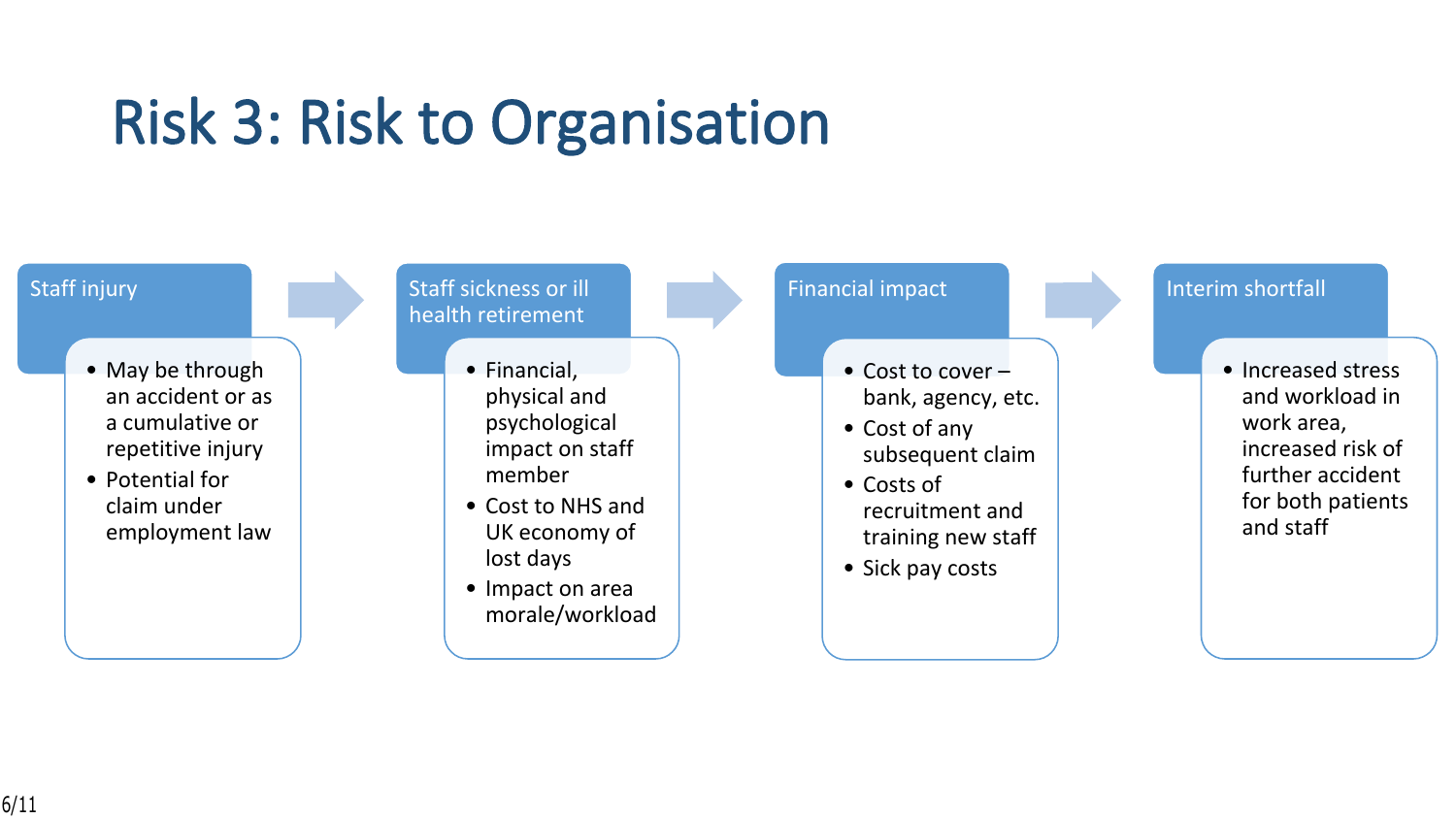# **Mitigation**

- Manual Handling Risk Assessments undertaken for both inanimate loads and patient handling areas using the corporate templates;
- Patient mobility assessments undertaken on admission to care and regularly updated. These are always available to relevant staff at point of care;
- Manual Handing and Musculoskeletal Injury incidents are reported and followed up by Occupational Health and Manual Handling Team via the Datix system;
- Manual Handling Training is provided for patient and non patient handling both on recruitment as through appropriate update/refresher systems;
- Manual Handling Equipment/Aids (hoists, low profiling beds, slide sheets, electric trolleys) are available, in good working order and used by competent people;
- Safer Systems of Work are used to promote consistent practices.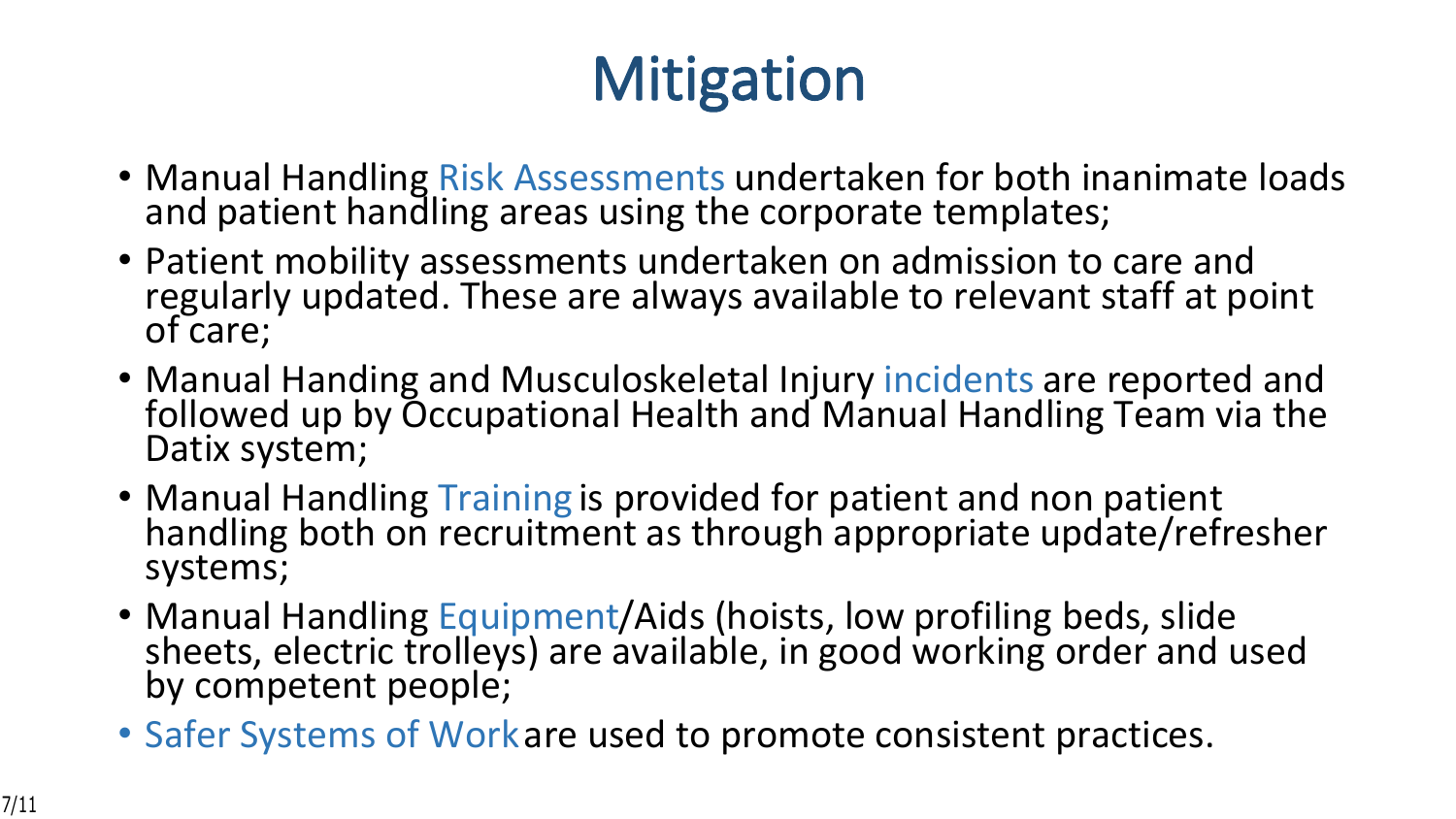## **Mitigation – Internal Assurance**

Manual Handling Monitoring Forms – Introduced as part of the Health and Safety Executive (HSE) Improvement Notice Work. Managers to complete every three months to identify potential harm and create appropriate action plans for their work areas.

Manual Handling Team to periodically audit compliance with MH Policy, using the MH audit tool. This is a rolling process which aims to cover all areas in a 2-year period.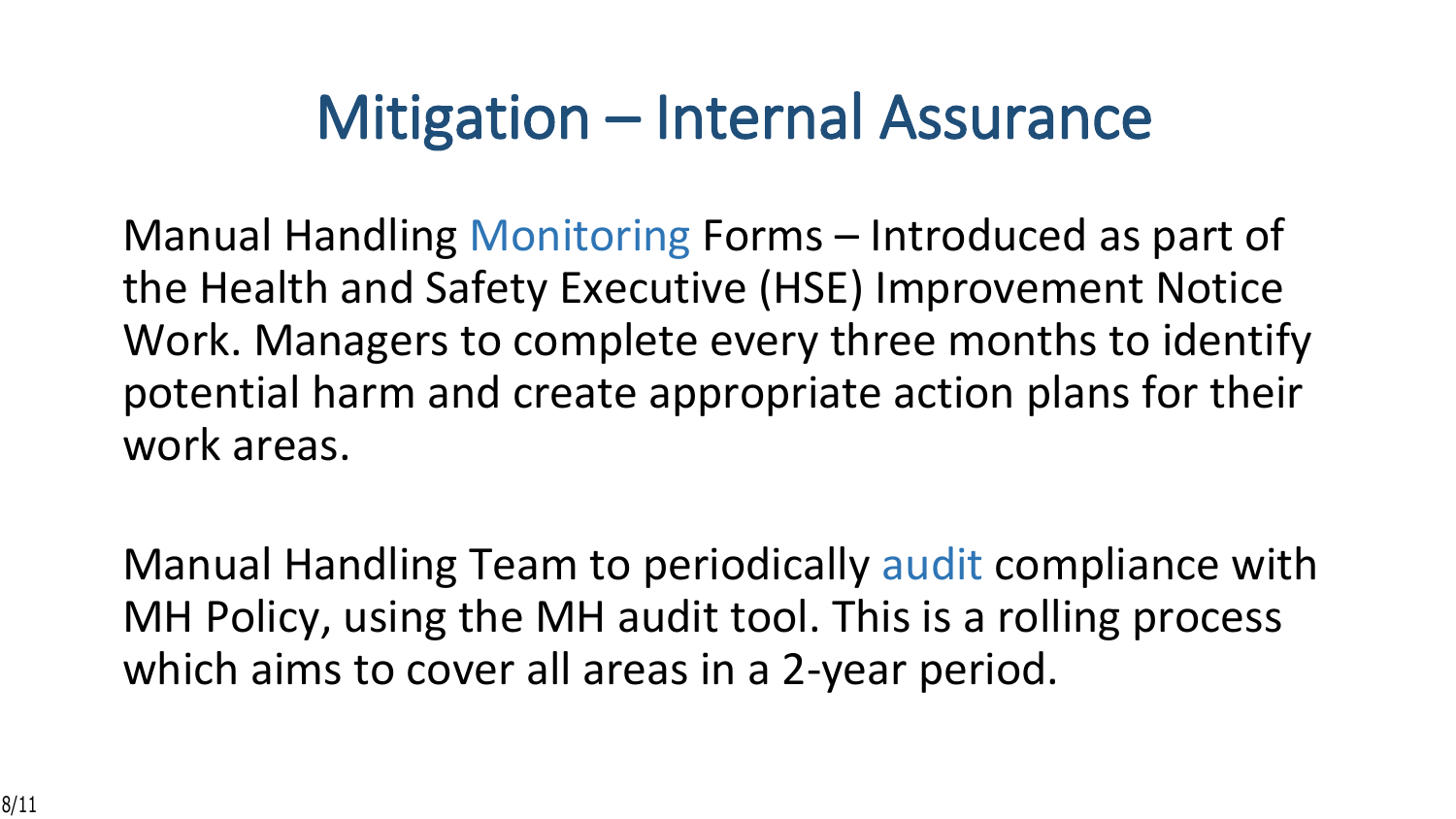## **External Assurance**

- External assurance has been received from the recent Health and Safety Executive endorsement that HDdUHB had satisfactorily complied with the following Improvement Notices:
	- 04102019/02 *Make effective arrangements for the monitoring and reviewing of the implementation of your Manual Handling Policy;*
	- 04102019/05 *Provide a written suitable and sufficient assessment of the risks associated with manual handling operations undertaken by your employees within the Laundry at Glangwili General Hospital;*
	- 04102019/*07 Implement a management system for preventing and controlling manual handling risks to theatre staff and porters at Bronglais General Hospital.*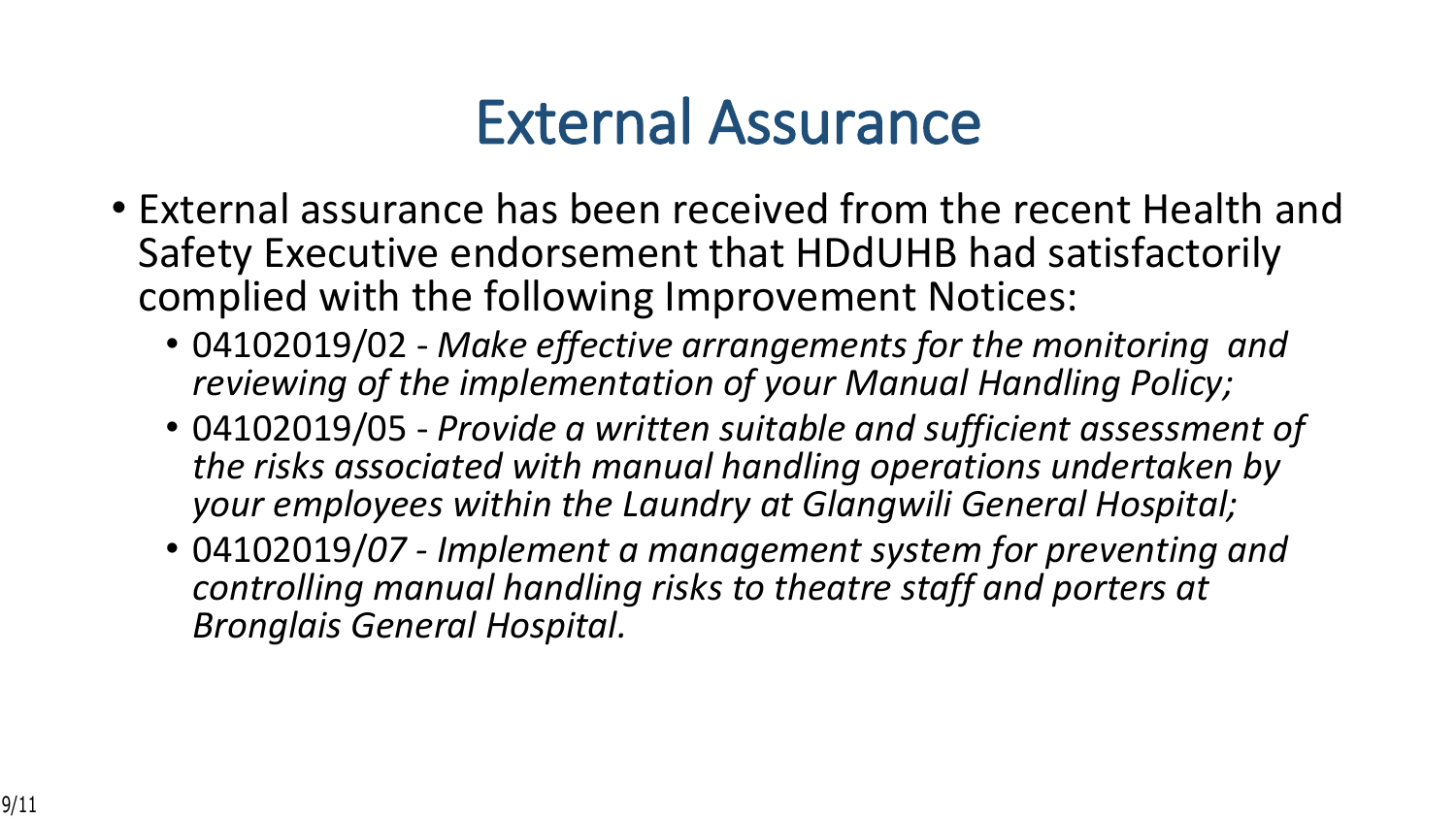## **Areas for Continued Work - 2022**

- 1. Update and improve the scope of the people handling Safe Systems of Work;
- 2. Strengthen the network of Workplace Assessors who are able to troubleshoot MH issues and provide staff assessments within their own areas;
- 3. Continue to improve MH risk assessment quality through continued inclusion in the Managers Induction package and through a suite of example templates which managers can use as a starting point for a robust assessment.